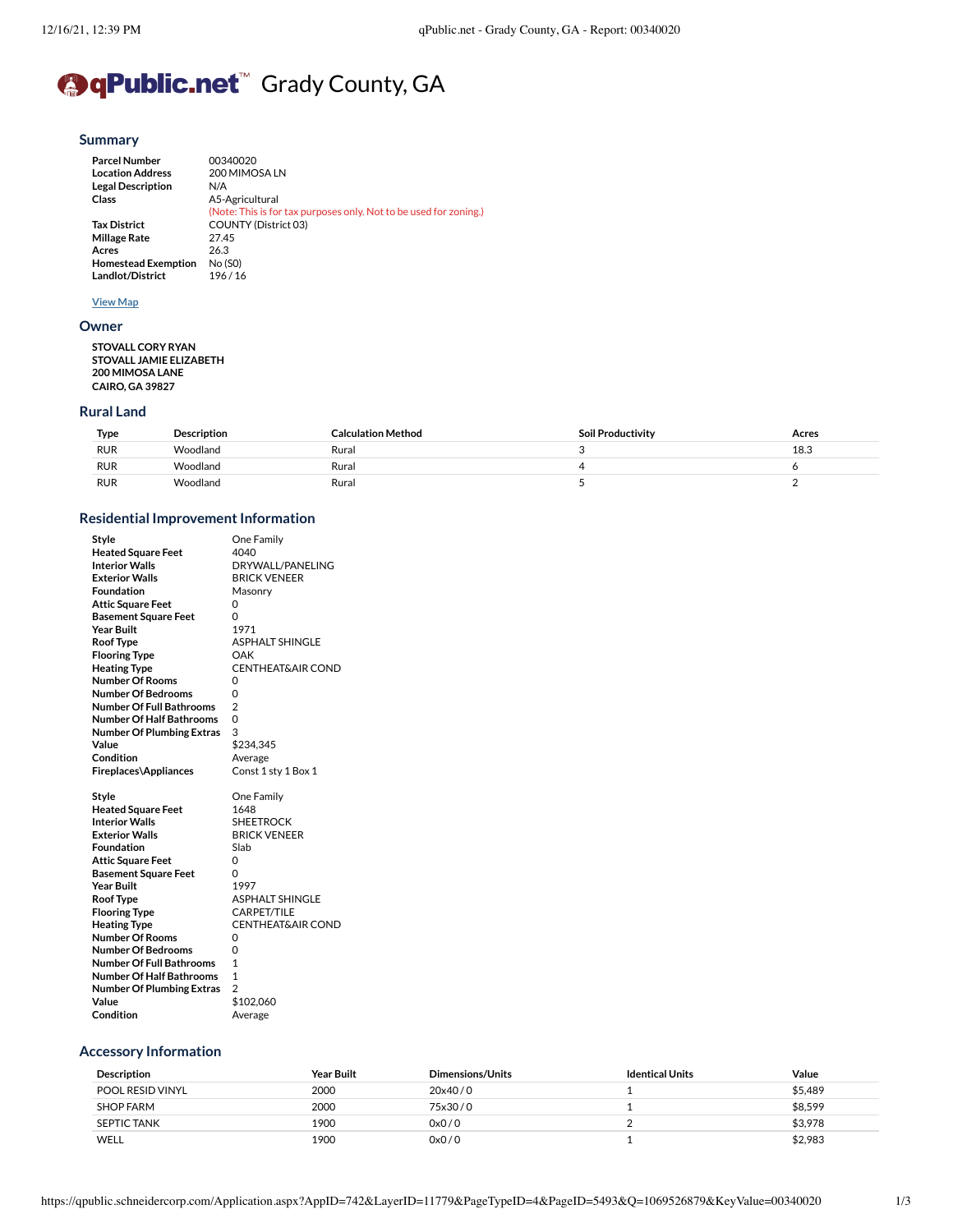# **[Sales](https://qpublic.schneidercorp.com/Application.aspx?AppID=742&LayerID=11779&PageTypeID=4&PageID=5493&Q=1689980379&KeyValue=00340020)**

| <b>Sale Date</b> | Deed Book / Page | Plat Book / Page | Sale Price Reason |                        | Grantor                    | Grantee                        |
|------------------|------------------|------------------|-------------------|------------------------|----------------------------|--------------------------------|
| 7/23/2019        | 852646           |                  | \$410,000         | Fair Market - Improved | DEPRIEST BARRY & LEIGH ANN | STOVALL CORY RYAN & JAMIE E    |
| 2/19/2019        | 844 647          |                  | \$410,000         | Fair Market - Improved | LONG PINE FARM LLC         | DEPRIEST BARRY & LEIGH ANN     |
| 6/8/2010         | 710769           |                  | \$0               | Unqualified - Improved |                            | LONG PINE FARM LLC             |
| 6/8/2010         | 710752           |                  | \$0               | Unqualified - Improved | DAVIS & HARRISON LLC       | <b>HARRISON WILLIAM DEXTER</b> |
| 10/2/2009        | 699 160          |                  | SO.               | Unqualified - Improved | <b>HARRISON WILLIAM D</b>  | DAVIS & HARRISON LLC           |
| 2/24/2003        | 559307           |                  | SO.               | Unqualified - Vacant   | <b>HARRISON WILLIAM D</b>  | <b>HARRISON WILLIAM D</b>      |
| 7/23/2002        | 546 291          |                  | SO.               | Unqualified - Improved | <b>HARRISON WILLIAM D</b>  | RUBY G HARRISON FAMILY         |
| 11/21/1985       | 207.66           |                  | SO.               | Ungualified - Vacant   |                            | <b>HARRISON WILLIAM D</b>      |

# **[Valuation](https://qpublic.schneidercorp.com/Application.aspx?AppID=742&LayerID=11779&PageTypeID=4&PageID=5493&Q=1689980379&KeyValue=00340020)**

|                |                                                   | 2021      | 2020          | 2019          | 2018          | 2017          |
|----------------|---------------------------------------------------|-----------|---------------|---------------|---------------|---------------|
|                | Previous Value                                    | \$410,000 | \$414.845     | \$414.845     | \$414.845     | \$361,300     |
|                | Land Value                                        | \$54,723  | \$54,430      | \$57,273      | \$57,273      | \$57,273      |
|                | Improvement Value                                 | \$336,405 | \$334.521     | \$336,405     | \$336,405     | \$336,405     |
|                | <b>Accessory Value</b>                            | \$21.167  | \$21.049      | \$21.167      | \$21.167      | \$21.167      |
| $=$ $\sqrt{ }$ | Current Value                                     | \$412,295 | \$410,000     | \$414.845     | \$414.845     | \$414.845     |
|                | 10 Year Land Covenant (Agreement<br>Year / Value) |           | 2011/\$13.906 | 2011/\$13.501 | 2011/\$13.108 | 2011/\$12.727 |

# **[Sketches](https://qpublic.schneidercorp.com/Application.aspx?AppID=742&LayerID=11779&PageTypeID=4&PageID=5493&Q=1689980379&KeyValue=00340020)**